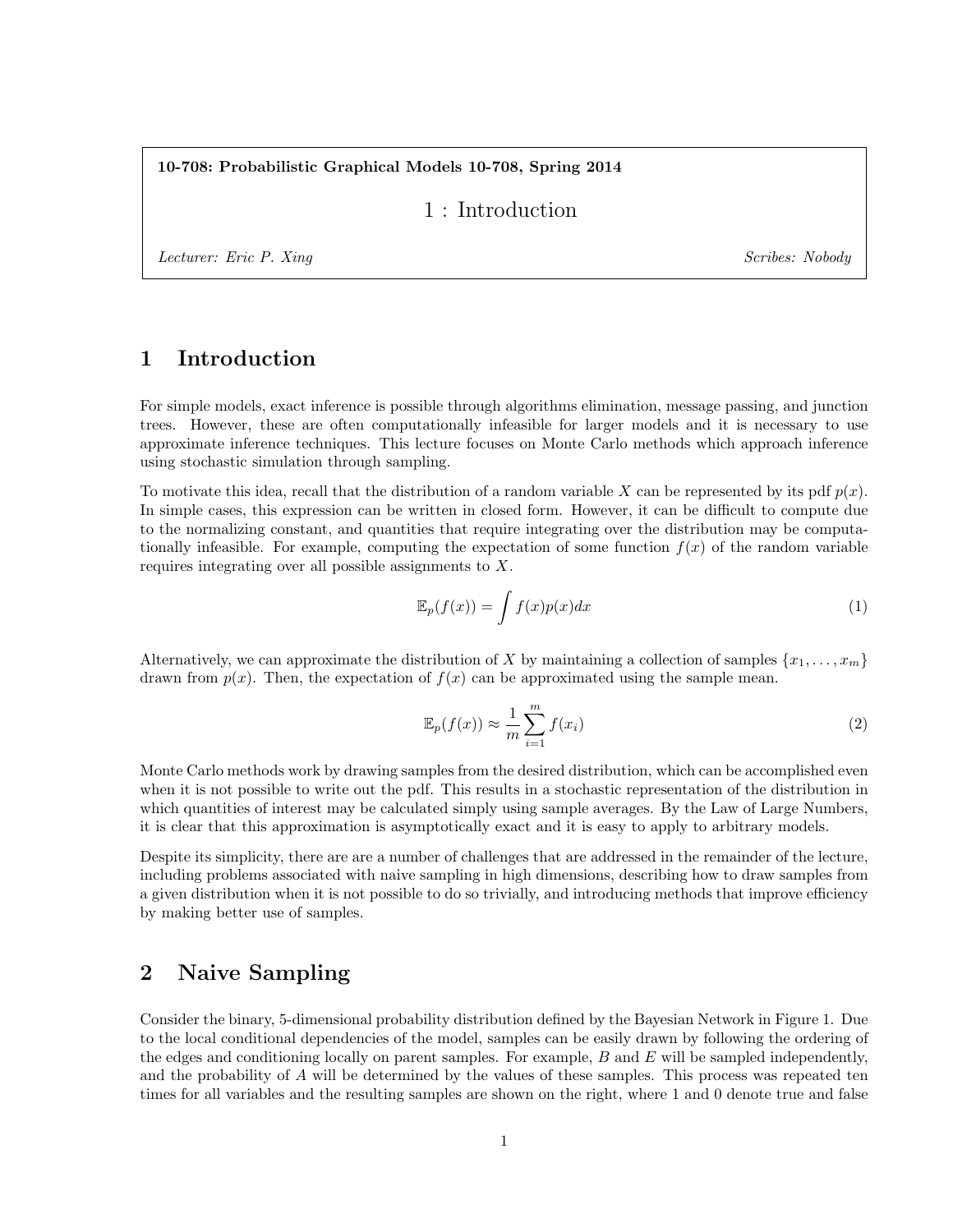

Figure 1: An example Bayesian network along with samples from the distribution. 1

assignments respectively. These samples approximate the joint distribution of the model with probabilities determined by the frequency counts of each assignment appearing in the samples. Conditional and marginal probabilities can be similarly computed. For example,  $P(J = 1|A = 0) = 1/9$  since 9 of the samples had  $A = 0$  but only one of those also had  $J = 1$ .

Note that this sampling procedure implicitly approximates the distribution as a multinomial with  $2^5$  dimensions, one for every possible variable assignment, some of which may correspond to very rare events. For example, our estimate of  $P(J = 1|A = 1)$  would be zero since there was only one sample with  $A = 1$  but  $J \neq 1$ . Similarly,  $P(J = 1|B = 1)$  is not even defined since there were no samples that satisfied  $B = 1$  due to it's low probability of occurrence. Thus, a good approximation of high-dimensional distributions using naive sampling might require an extremely large number of samples and could become computationally infeasible.

## 3 Rejection Sampling

Rejection sampling is a method for sampling from a distribution  $p(x) = \frac{1}{Z}p'(x)$  that is difficult to sample from, but whose unnormalized pdf  $p'(x)$  is easy to evaluate. This is accomplished by first sampling from a simpler distribution  $q(x)$ . This sample is then accepted or rejected so that the samples follow the unknown distribution  $p(x)$ . Specifically,  $q(x)$  must be chosen along with some constant k so that  $kq(x) > p'(x)$  for all x. Then, a sample x<sup>\*</sup> from  $q(x)$  is accepted with probability  $p'(x^*)/kq(x^*)$ . The correctness of this approach is shown in Equation 3.

$$
P(x^*) = \frac{[p'(x^*)/kq(x^*)]q(x^*)}{\int [p'(x)/kq(x)]q(x)dx}
$$
  
= 
$$
\frac{p'(x^*)}{\int p'(x)dx}
$$
  
= 
$$
p(x^*)
$$
 (3)

While this method is guaranteed to generate samples from the desired distribution  $p(x)$ , it can be very inefficient, particularly in high dimensions. If the shapes of  $p'(x)$  and  $kq(x)$  are very different, then the probability of rejection will be high and most of the samples will be wasted. For example, consider the d-dimensional target distribution  $p(x) = \mathcal{N}(x; \mu, \sigma_p^{2/d})$  and the proposal distribution  $q(x) = \mathcal{N}(x; \mu, \sigma_q^{2/d})$ . Note that the optimal acceptance rate can be accomplished with  $k = (\sigma_q/\sigma_p)^d$ . With  $d = 1000$  and  $\sigma_q$ exceeding  $\sigma_p$  by only 1%,  $k \approx 1/20000$  resulting in a large waste in samples. While this can by remedied by using adaptive rejection sampling in which  $q(x)$  is defined by piece-wise envelope functions that are generated during sampling, this is not very generic and is only really viable in low dimensions.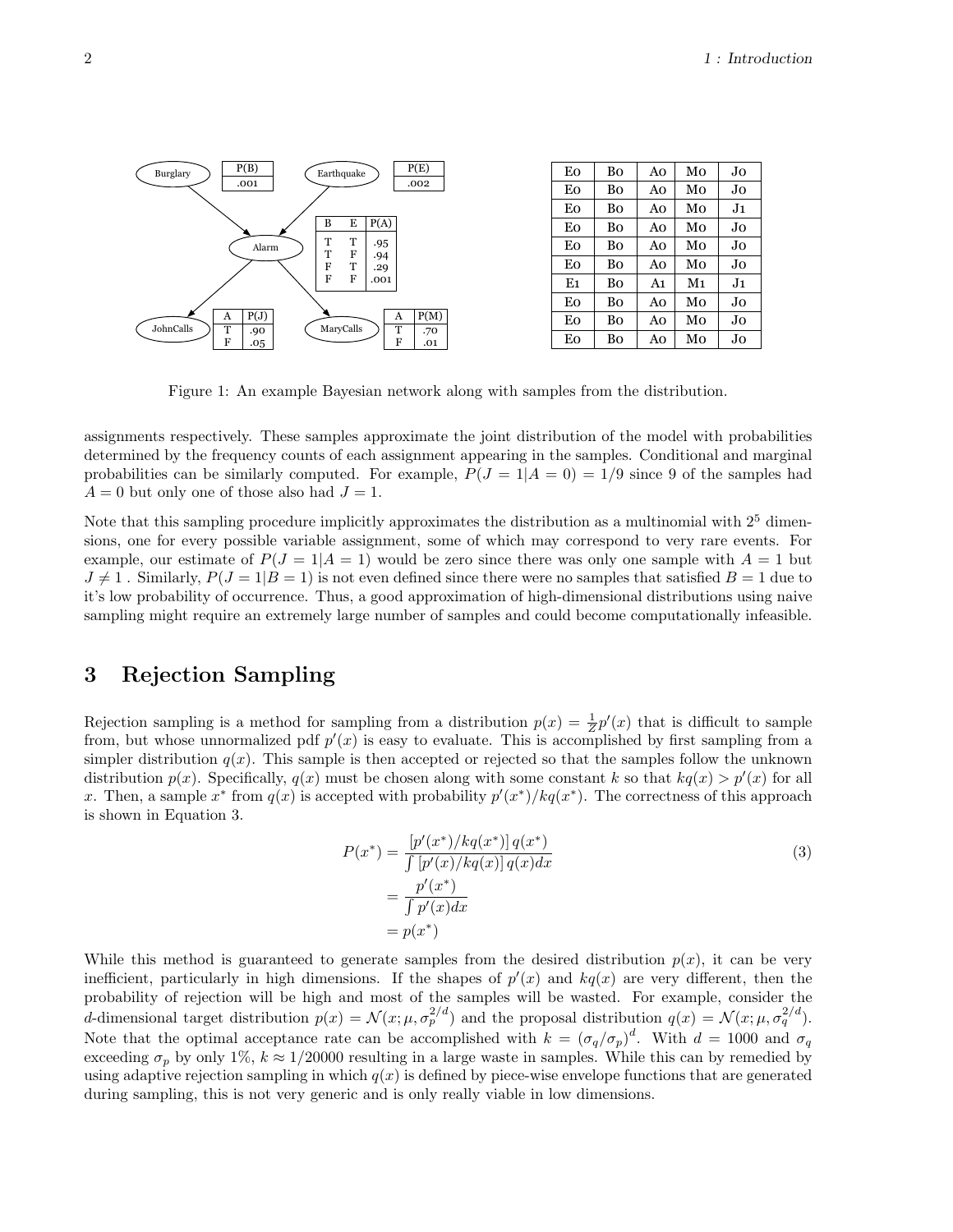## 4 Importance Sampling

In importance sampling, samples are independently drawn from a *proposal density*  $Q(x)$ , which is designed to be close to the true density  $P(x)$ . The contribution of each sample x to the Monte Carlo summation is weighted by an *importance*  $\frac{P(x)}{Q(x)}$  so that, the estimator is unbiased. Depending on whether it is possible to compute the true density  $P(x)$  or a scaled version  $P*(x) = \alpha P(x)$  of the true density, we have two versions of importance sampling called unnormalized importance sampling and normalized importance sampling.

#### 4.1 Unnormalized Importance sampling

Assume that we are equipped with a way to compute the true density  $P(x)$  and the proposal density  $Q(x)$ at any given point x. Further, assume that Q dominates P, that is,  $Q(x) > 0$  whenever  $P(x) > 0$ . In other words, the support of  $Q$  contains the support of  $P$ . For an arbitrary function  $f$ , the procedure to compute  $\mathbb{E}[f(x)]$  is as follows:

- 1. Sample  $x^m \sim Q(x)$  for  $m = 1, 2, \cdots, M$
- 2. Compute  $\widehat{f} = \frac{1}{M} \sum_{m=1}^{M} f(x^m) \frac{P(x^m)}{Q(x^m)}$  $\overline{Q(x^m)}$

It is easy to show that  $\widehat{f}$  is an unbiased estimator of  $\mathbb{E}_P[f(x)]$  in the measure defined by Q

$$
\mathbb{E}_{Q}[\widehat{f}] = \mathbb{E}_{Q}[\frac{1}{M} \sum_{m=1}^{M} f(x^{m}) \frac{P(x^{m})}{Q(x^{m})}]
$$
  
\n
$$
= \frac{1}{M} \sum_{m=1}^{M} \mathbb{E}_{Q}[f(x^{m}) \frac{P(x^{m})}{Q(x^{m})}]
$$
  
\n
$$
= \mathbb{E}_{x \sim Q}[f(x) \frac{P(x)}{Q(x)}] \text{ as } x^{m} \text{ are i.i.d drawn from } Q
$$
  
\n
$$
= \int f(x) \frac{P(x)}{Q(x)} Q(x) dx
$$
  
\n
$$
= \int f(x) P(x) dx
$$
  
\n
$$
= \mathbb{E}_{P}[f(x)]
$$

Eventhough  $\hat{f}$  is unbiased, it is in general hard to compute its variance and hence it is hard to decide when to stop sampling.

#### 4.2 Normalized Importance sampling

In normalized importance sampling, we assume that, in addition to proposal density  $Q(x)$ , we are only equipped with a way to compute  $P'(x) = \alpha P(x)$  for some unknown scaling factor  $\alpha > 0$ . The sampling procedure is similar to the above method, except for the fact that we need to eliminate the  $\alpha$ . This is done by observing that, for  $r(x) := \frac{P'(x)}{O(x)}$  $Q(x)$ 

$$
\mathbb{E}_Q[r(x)] = \mathbb{E}_Q[\frac{P'(x)}{Q(x)}] = \int \frac{P'(x)}{Q(x)}Q(x) dx = \int P'(x) dx = \alpha
$$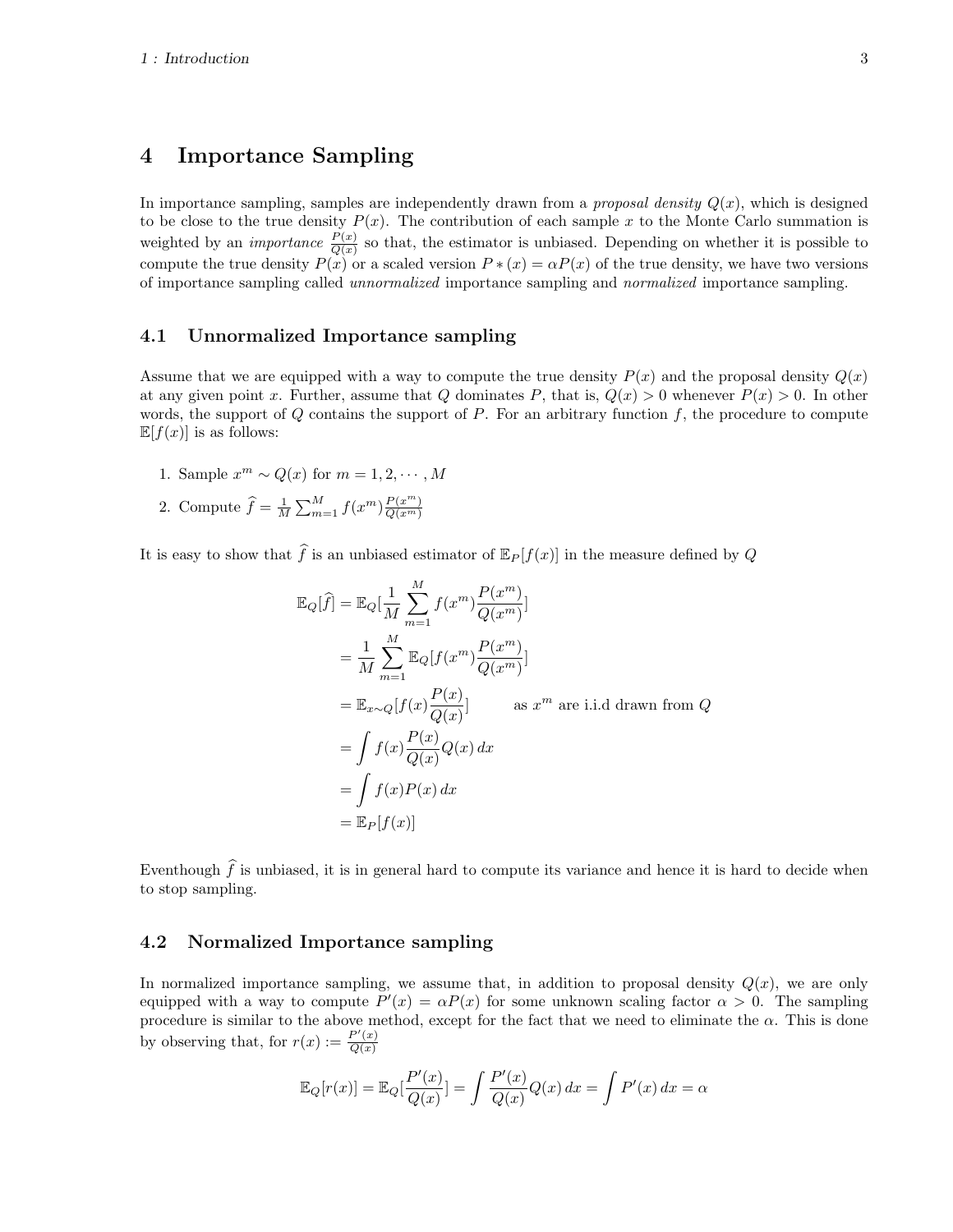For an arbitrary function f, the procedure to compute  $\mathbb{E}[f(x)]$  is as follows:

- 1. Sample  $x^m \sim Q(x)$  for  $m = 1, 2, \cdots, M$
- 2. Compute scaling factor estimate  $\widehat{\alpha} = \frac{1}{M} \sum_{m=1}^{M} r(x^m)$
- 3. Compute

$$
\hat{f} = \frac{1}{\hat{\alpha}} \frac{1}{M} \sum_{m=1}^{M} f(x^m) \frac{P'(x^m)}{Q(x^m)} = \frac{\sum_{m=1}^{M} f(x^m) r(x^m)}{\sum_{m=1}^{M} r(x^m)}
$$
(4)

The estimator  $\hat{f}$  is not unbiased. To show this, suppose we sampled just once, that is,  $M = 1$ . Then

$$
\widehat{f} = \frac{f(x_1)r(x_1)}{r(x_1)} = f(x_1)
$$

$$
\mathbb{E}_Q[\widehat{f}] = \mathbb{E}_Q[f(x_1)] \neq \mathbb{E}_P[f(x_1)] \text{ in general}
$$

However, in practice, the variance of the estimator in the normalized case is usually lower than that in the unnormalized case. Moreover, it is common to have  $P'(x)$  available instead of  $P(x)$ . For example, In MRFs, it is more reasonable to assume that the unnormalized density can be computed, rather than the normalized density, as the normalizing constant Z is generally hard to compute in  $P(x) = \frac{P'(x)}{Z}$  $\frac{f(x)}{Z}$ . In Bayes nets, again it is more reasonable to assume that  $P'(x, e) = P(x|e)P(e)$  is computable, where  $P(e)$  is the scaling factor. Following is an example illustrating this idea.

#### Applying normalized importance sampling on Bayes Nets

The objective is to estimate the conditional probability of a variable given some evidence, which is of the form  $P(X_i = x_i | e)$ . For example, in Figure 3, the evidence is  $e = (G = g^2, I = i^1)$  and we want to find the conditional probability of  $X_i = x_i$  where  $X_i$  is one of the unobserved variables. Note that a subscript indexes a variable whereas a superscript denotes a sample number. We estimate the probability  $P(X_i = x_i | e)$  by normalized importance sampling.

In importance sampling, we estimate expectations. We rewrite the probability  $P(X_i = x_i | e)$  as the expectation  $\mathbb{E}_{P(X_i|e)}[f(X_i)]$  where  $f(X_i) := \delta(X_i = x_i)$ . Construct a proposal density as follows: Clamp down the evidence nodes at the evidence values and cut off their incoming edges. Figure 3 gives an illustration of



Figure 2: Normalized importance sampling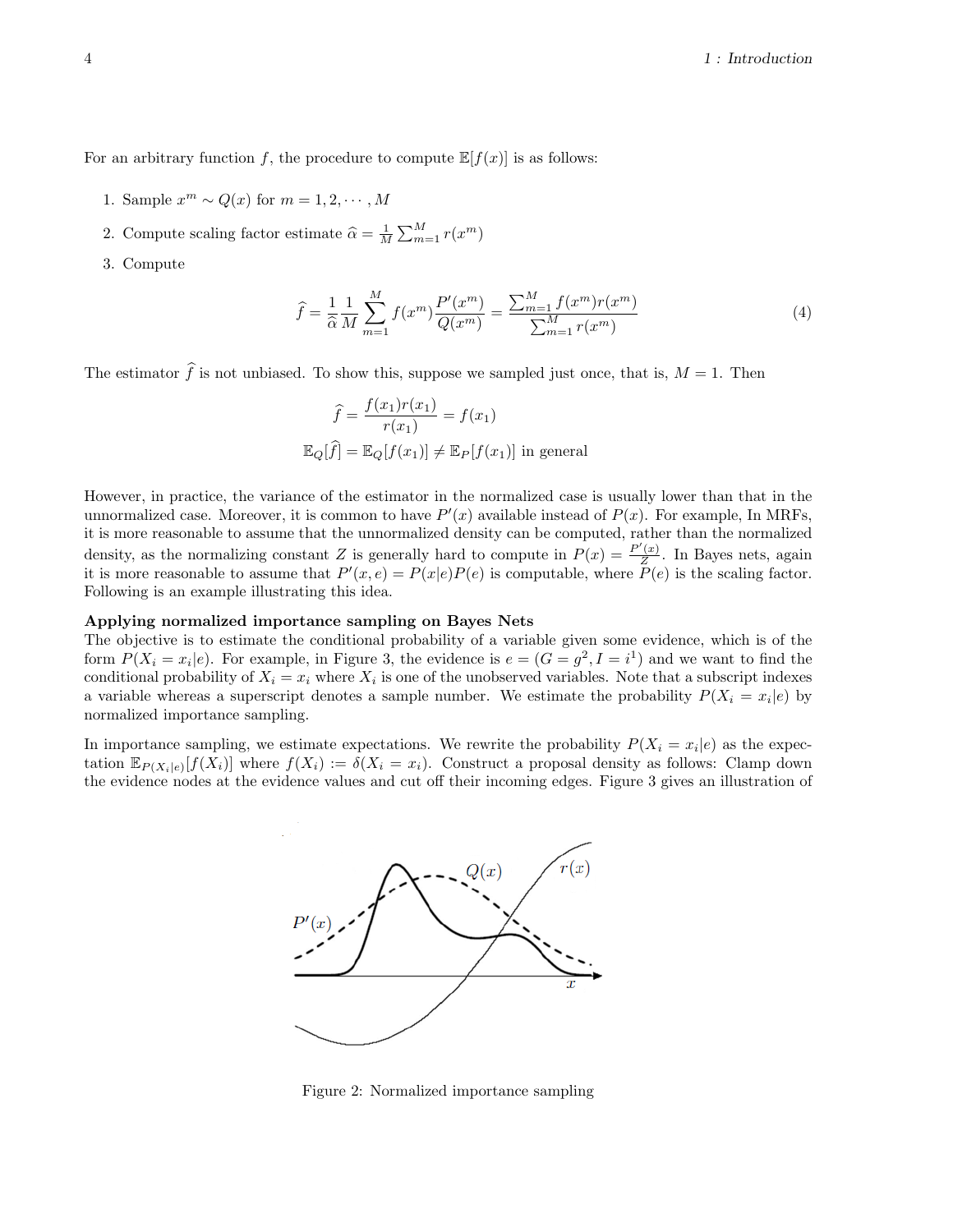this procedure. Define the proposal density  $Q(X) = P_M(X)$  to be the density of the remaining Bayes net. Define  $P'(x) = P(x, e)$  so that it is proportional to  $P(x|e)$ .

Now we can use Equation (4), to compute the estimate

$$
\widehat{P}(X_i = x_i | e) = \frac{\sum_{m=1}^{M} \delta(x_i^m = x_i) r(x^m)}{\sum_{m=1}^{M} r(x^m)}
$$

where  $r(x^m) = \frac{P'(x^m)}{P_M(x^m)}$  $\frac{P(x)}{P_M(x^m)}$ .



Figure 3: Illustration of how the proposal density is constructed in likelihood weighting. The evidence consists of  $e=(G=g2, I=i1)$ 

In this example, we discussed how to estimate a probability  $P(X_i = x_i | e)$  using normalized importance sampling, in a Bayes net. In the following section, we describe a technique to sample all the variables from a Bayes net.

#### 4.3 Likelihood Weighting

Likelihood weighting is a special case of normalized importance sampling used to sample from a Bayes net. Suppose X is the set of variables in the Bayes net. Suppose the variables  $E \subset \mathcal{X}$  are observed. A tuple x of size X is sampled as follows. For each observed variable  $X_i \in E$ , set  $x_i$  to the observed value of  $X_i$ . Otherwise, sample from  $P(X_i|\pi_i)$  where  $\pi_i$  denotes the parents of  $X_i$ . The likelihood weighting algorithm carries out these steps of sampling efficiently by doing a topological sort on the variables upfront. The weight for the sample x is given by  $w = \prod_{X_i \notin E} P(X_i = x_i | \pi_i)$ . Each term  $P(X_i = x_i | \pi_i)$  in this product can be computed when the algorithm visits  $\tilde{X}_i$  using the sampled assignments for its parents, as the topological visiting order makes sure that the parent variables  $\pi_i$  are assigned before  $X_i$ .

#### 4.4 Weighted resampling(Sampling-Importance-Sampling)

In this procedure, the final samples are resampled according to importance weights from the samples drawn from Q. The steps are as follows:

- 1. Draw  $x^1, x^2, \cdots, x^N$  from  $Q$
- 2. Compute the weights  $w^m = \frac{r^m}{\sum_{m=1}^N r^m}$  for  $m = 1, 2, \cdots, N$
- 3. Resample M times from  $(x^1, x^2, \dots, x^N)$  according to the weights  $(w^1, w^2, \dots, w^N)$ .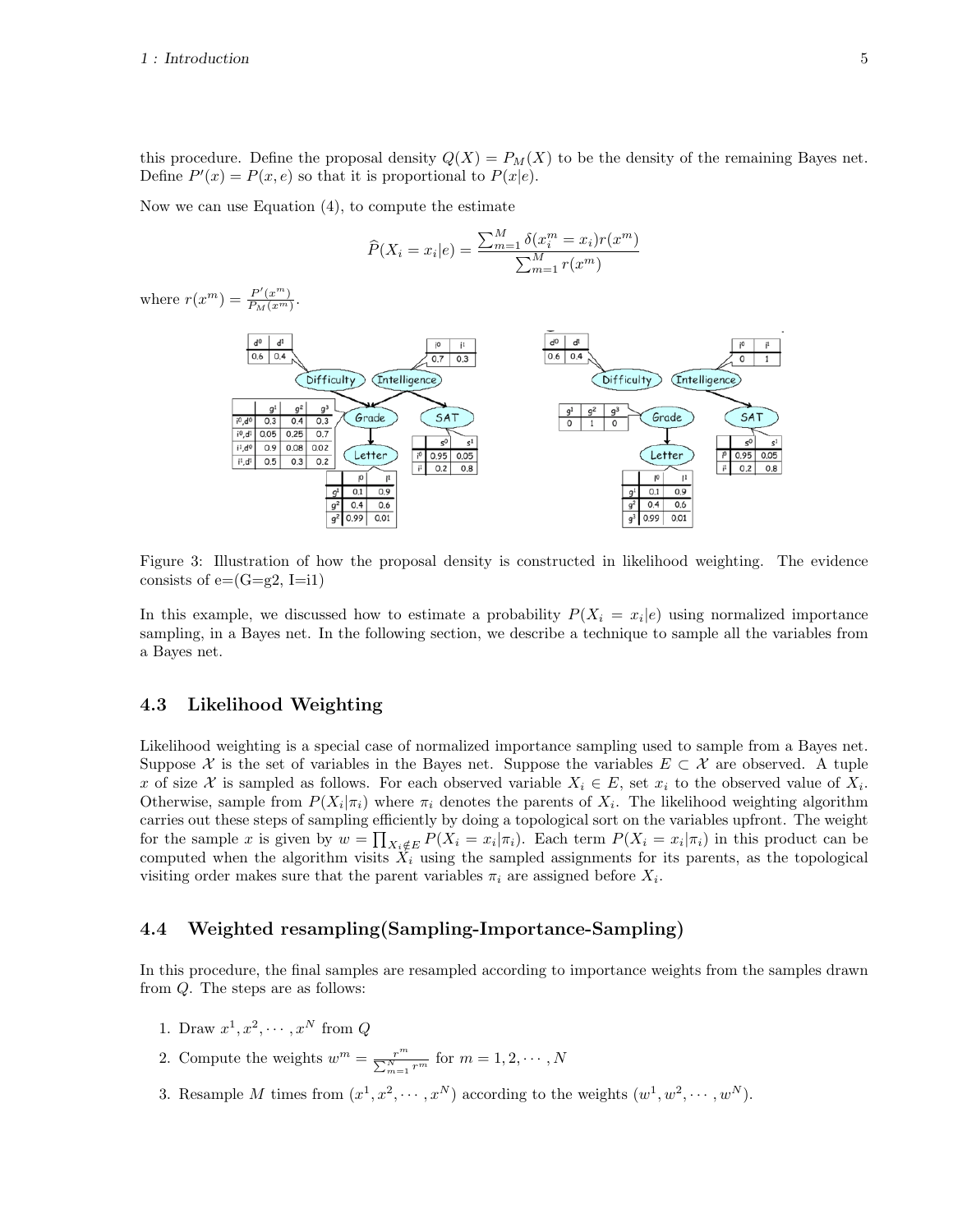The idea is that the resampling is equivalent to a drawing from a fat tailed modification of Q.

## 5 Particle Filters

Particle Filters, or sequential Monte Carlo, is a method to find approximate the distribution  $P(X_t|\mathbf{Y}_{1:t})$  in an state space model, SSM, such as the model in figure .

The distribution of interest is:

$$
P(X_t|\mathbf{Y}_{1:t}) = P(X_t|Y_t, \mathbf{Y}_{1:t})
$$

By definition of conditional probability:

$$
P(X_t|Y_t, \mathbf{Y}_{1:t}) = \frac{p(X_t, Y_t|\mathbf{Y}_{1:t-1})}{p(Y_t|\mathbf{Y}_{1:t-1})}
$$

The denominator can be replaced as a marginal probability:

$$
P(X_t|Y_t, \mathbf{Y}_{1:t}) = \frac{p(X_t, Y_t|\mathbf{Y}_{1:t-1})}{\int p(X_t, Y_t|\mathbf{Y}_{1:t-1})dX_t}
$$

By applying the chain rule,:

$$
P(X_t|Y_t, \mathbf{Y_{1:t}}) = \frac{p(X_t|\mathbf{Y_{1:t-1}})p(Y_t|X_t, \mathbf{Y_{1:t-1}})}{\int p(X_t|\mathbf{Y_{1:t-1}})p(Y_t|X_t, \mathbf{Y_{1:t-1}})dX_t}
$$

Because of the independencies of the SSM  $p(Y_t|X_t, \mathbf{Y_{1:t-1}}) = p(Y_t|X_t)$ , thus:

$$
P(X_t|Y_t, \mathbf{Y}_{1:t}) = \frac{p(X_t|\mathbf{Y}_{1:t-1})p(Y_t|X_t)}{\int p(X_t|\mathbf{Y}_{1:t-1})p(Y_t|X_t)dX_t}
$$

Since there is no closed from solution for the previous equation, Particle Filters uses an approximation represented by:

$$
X_t^m \sim p(X_t | \mathbf{Y}_{1:t-1}), w_t^m = \frac{p(Y_t | X_t^m)}{\sum_{m=1}^M p(Y_t | X_t^m)}
$$

where  $w_t^m$  is the weight for sample m. The initial weights,  $w_0^m$ , are initialized to be equal for each sample  $m$ .

The sampling procedure at each time  $t$  is done with a Time Update and Measurement Update.

### 5.1 Time Update

At this step, the distribution of interest is:

$$
p(X_{t+1}|\mathbf{Y}_{1:t}) = \int p(X_{t+1}|X_t)p(X_t|\mathbf{Y}_{1:t})dX_t
$$

which is approximated by:

$$
p(X_{t+1}|\mathbf{Y}_{1:t}) = \sum_{m} w_t^m p(X_{t+1}|X_t^m)
$$

Specifically, new m particles,  $X_{t+1}^m$ , are sampled from the old particles,  $X_t^m$ , using the given transition model  $p(X_{t+1}|X_t)$ .